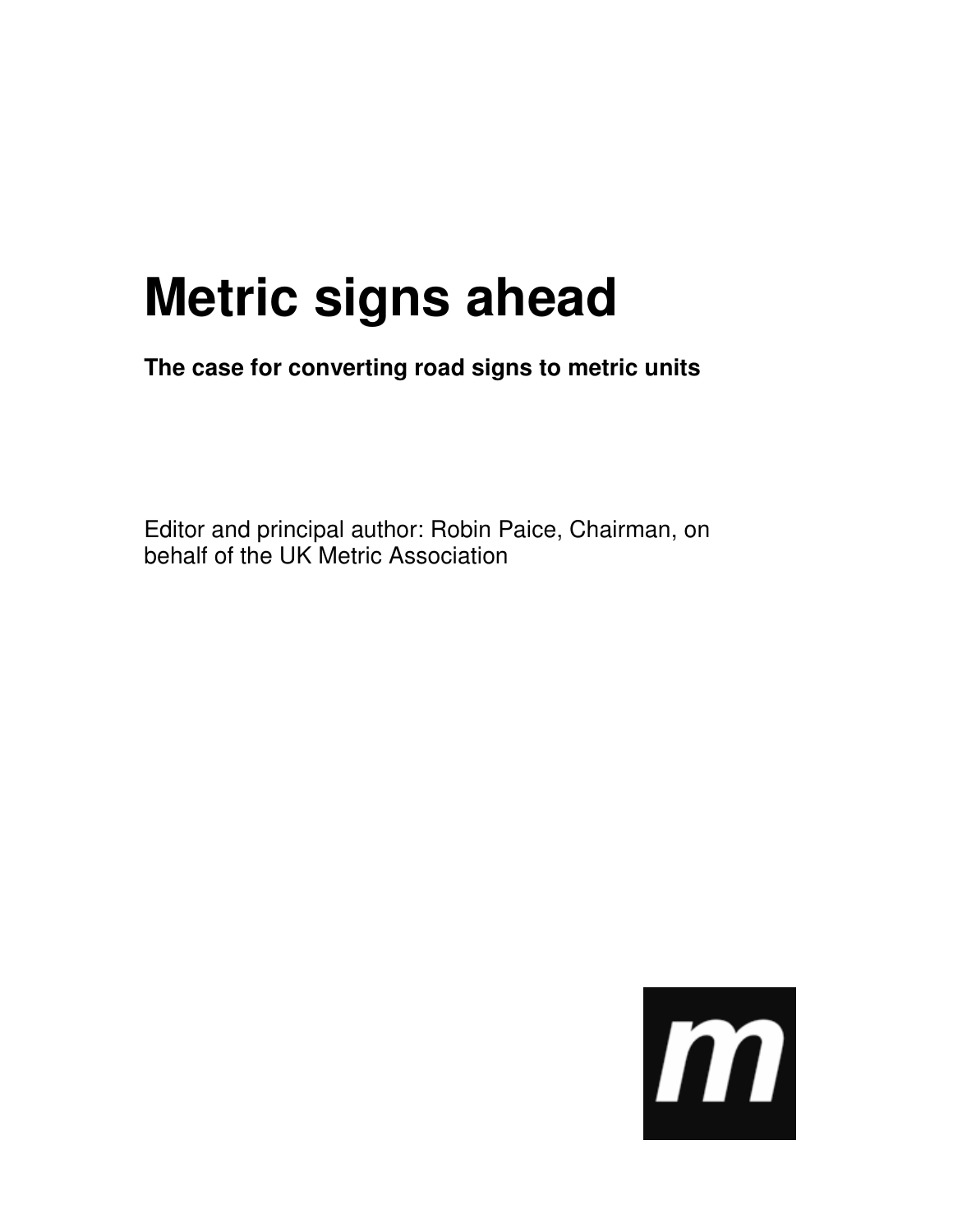Published 2006 by the UK Metric Association

e-mail: secretary@metric.org.uk

www.ukma.org.uk

Copyright © 2006 UK Metric Association

ISBN: 0-9552351-0-3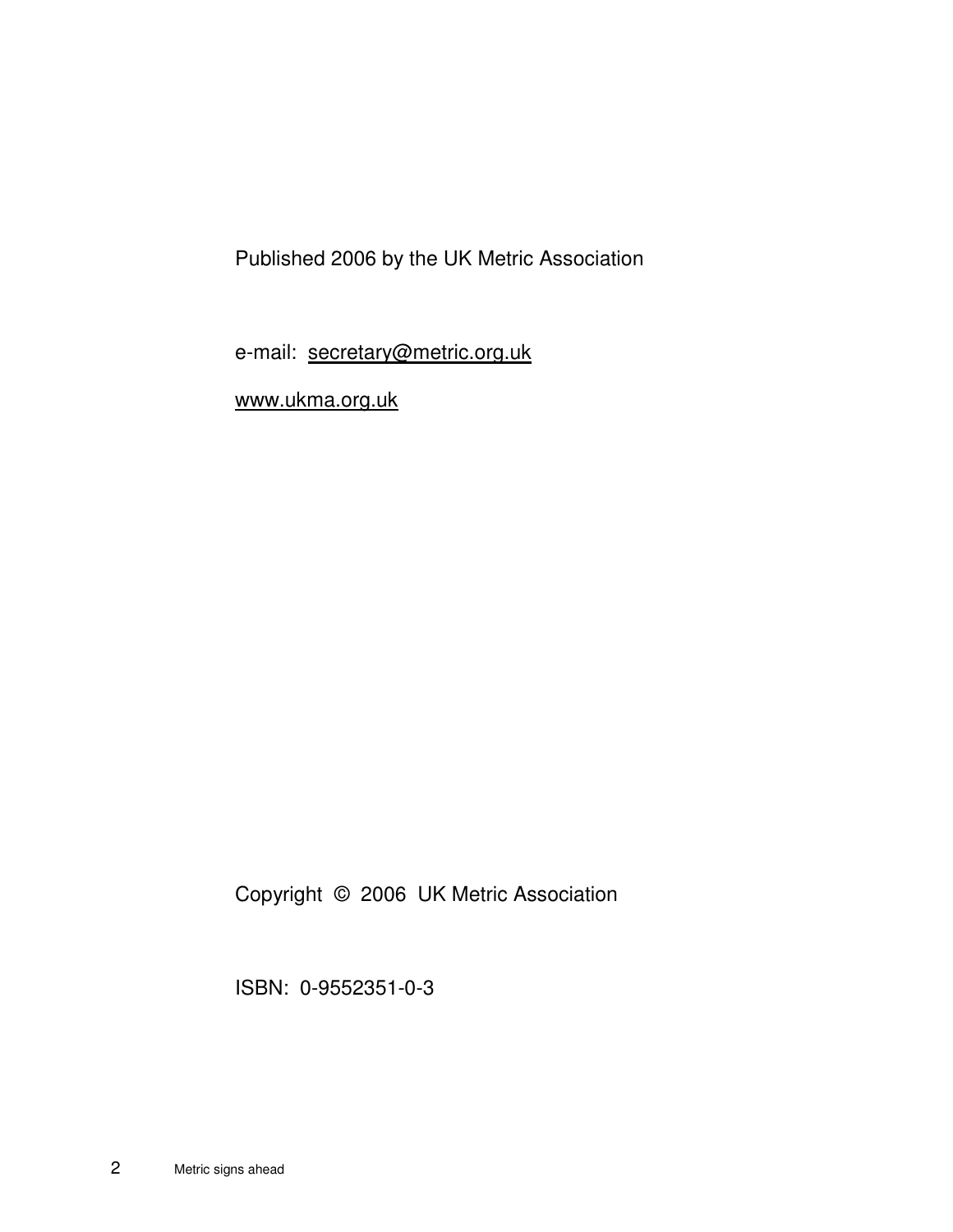## **Contents**

Foreword

Executive Summary

- 1. Introduction purpose of report
- 2. Background of the "very British mess"
- 3. Current position: where are we now?
	- History how we got here  $(3.4 3.11)$
- 4. Why convert roads and signage ? A single, easy system (4.2 - 4.6)
	- Consistent information for drivers (4.7 4.20)
	- − Compatibility with the Highway Code (4.9 4.14)
	- − Compatibility with vehicle manuals (4.15 4.16)
	- − Accident and emergency incident location (4.17 4.20)
	- Consistency for industry (4.21 4.24)

Other reasons

- − Calculating fuel consumption / engine efficiency (4.26 4.27)
- − More sensitive speed limits (4.28 4.29)
- − International trade and tourists driving in the UK (4.30 4.34)
- − Signposting and Ordnance Survey maps (4.35 4.38)
- − Legal requirement under EU law (4.49 4.40)
- 5. Principles of change
	- When to make the change (5.2 5.9) The "clean break" principle (5.10 - 5.14) Speed limits - "overnight" change (5.15 - 5.19) Distance signage (5.20 - 5.21) Method of conversion (5.22 - 5.28) Appearance of signs (5.29 - 5.35)

# 6. Costs and safety

Costs (6.2 - 6.29)

- Safety (6.30 6.45)
- 7. National changeover plan
- 8. Conclusion

#### **Appendices**

- A. Experience of other countries Australia (1974) Ireland (2005)
- B. Legal position on road signage EU Directives Units of Measurement Regulations Control of Advertisement Regulations Traffic Signs Regulations and General Directions
- C. Costs of amending distance signs

Bibliography and references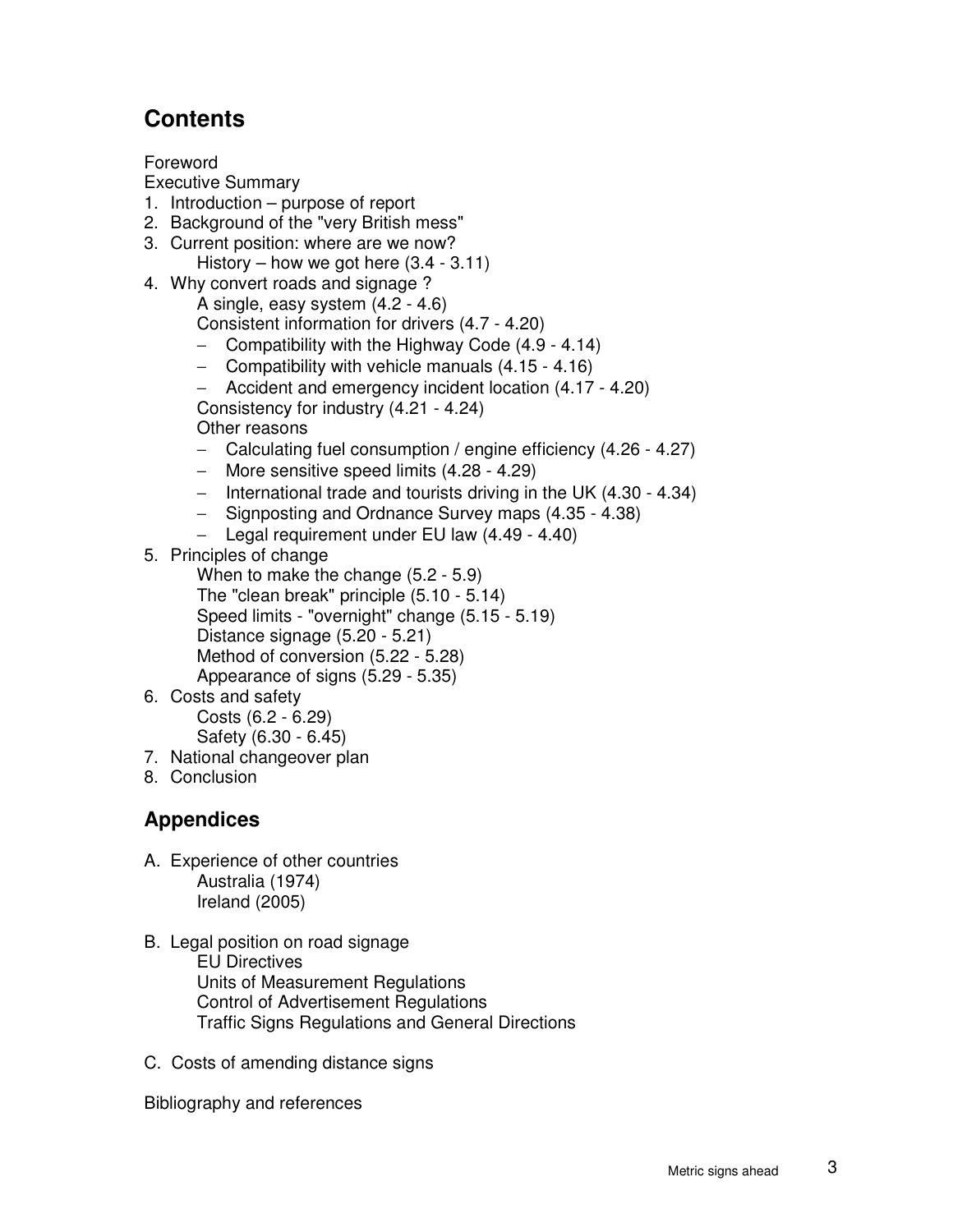#### **Foreword by Lord Kinnock of Bedwellty**



40 years after Britain first started to go officially metric, there is one important area in which we are still living in the imperial past. We see this in the muddle of measurement units in use in the United Kingdom. Our road signs are a perhaps the most obvious example and they contradict the image - and the reality – of our country as a modern, multicultural, dynamic place

where the past is valued and respected and the future is approached with creativity and confidence.

Of course, it is not just a question of Britain's image. The persistence of miles, yards, feet and inches on road signs is a continuing obstacle to people being able to "think metric" in other areas of life - from shopping to health and safety, from DIY to calculating their petrol consumption or understanding the weather forecast.

It is obvious that every country needs a single system of weights and measures which people of all ages, backgrounds and origins, can understand and use and it is equally clear that nobody needs two systems. For the younger generations who have full command of metric measurement as a result of their schooling, the continuation of the imperial system is confusing as well as quaint. For older people like me, a reasonable transition period would minimise the difficulties of change.

It is widely believed – largely because of distortive press coverage - that weights and measures policy is primarily a European issue. It is not. In the ten years that I was a European Commissioner (including five years with the Transport portfolio), I know that there was no pressure from the Commission on any British Government to convert UK road signs. Indeed, the EU agreed many years ago that the United Kingdom and Ireland should set their own timetables for phasing out the remaining imperial measures. The issue is therefore entirely a matter for the British Government and Parliament.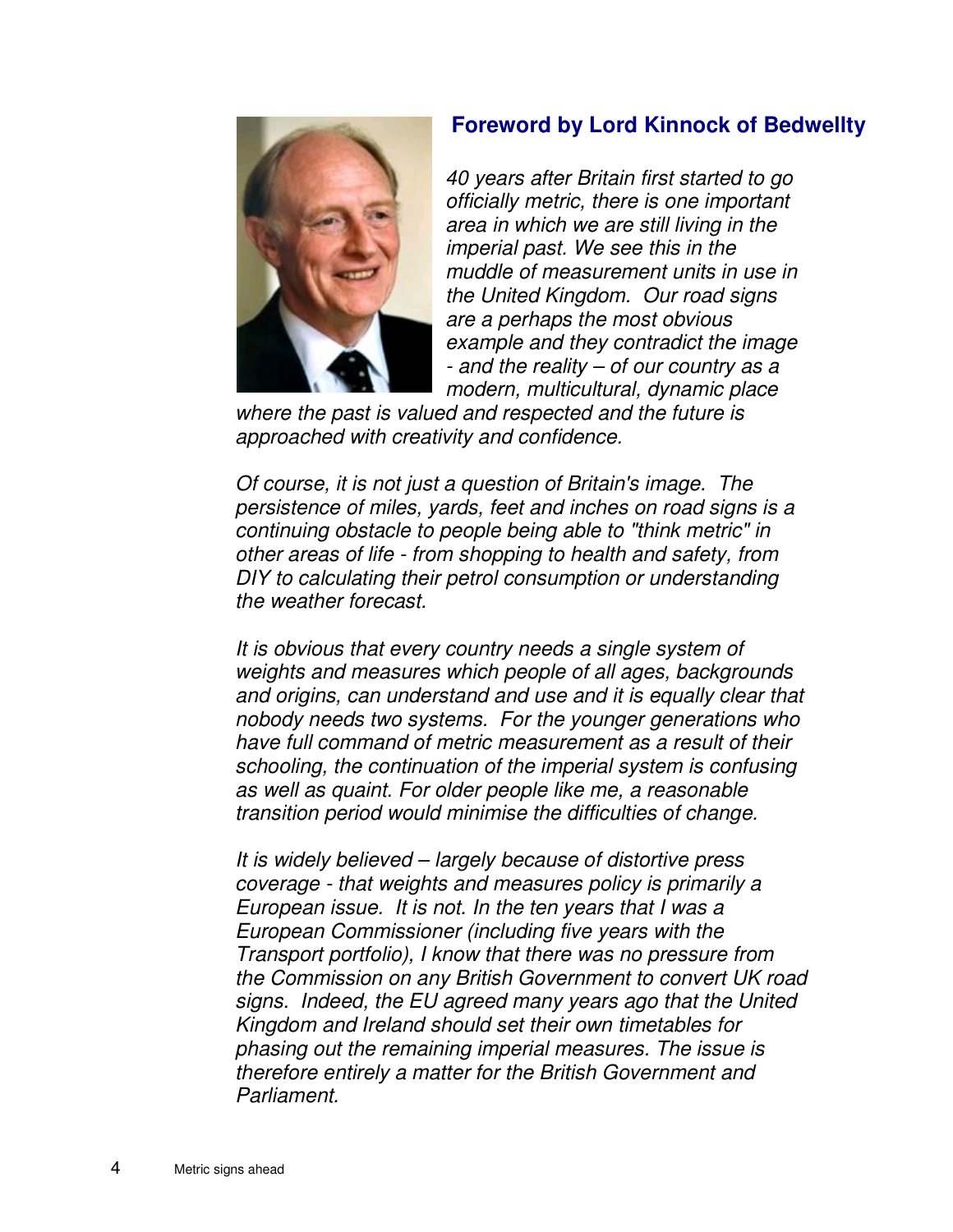Sadly, the truth is that, although most senior politicians are well aware that the current dual system has serious practical disadvantages, successive British Governments have been reluctant to take responsibility for bringing the excruciatingly slow metric changeover to a decisive conclusion. It was originally intended to convert British road signs in 1973, but the change was postponed and then never re-instated. A third of a century later this booklet argues convincingly that the time has come to get up to date and complete the conversion process. It briefly traces the history of how we got into the present condition and why it is in the national interests of the United Kingdom to sort it out as soon as possible – and the booklet also demonstrates the fact that the changeover can be made economically and safely if a practical recommended timetable is followed.

I therefore endorse this publication as a valuable source of rational information for Government, industry, the professions that will need to carry out its recommendations, and the general public. If the arguments are understood and accepted, Britain can join the modern metric World – and do it by the time that the all-metric Olympic Games open in London in 2012.

Keir Knuwack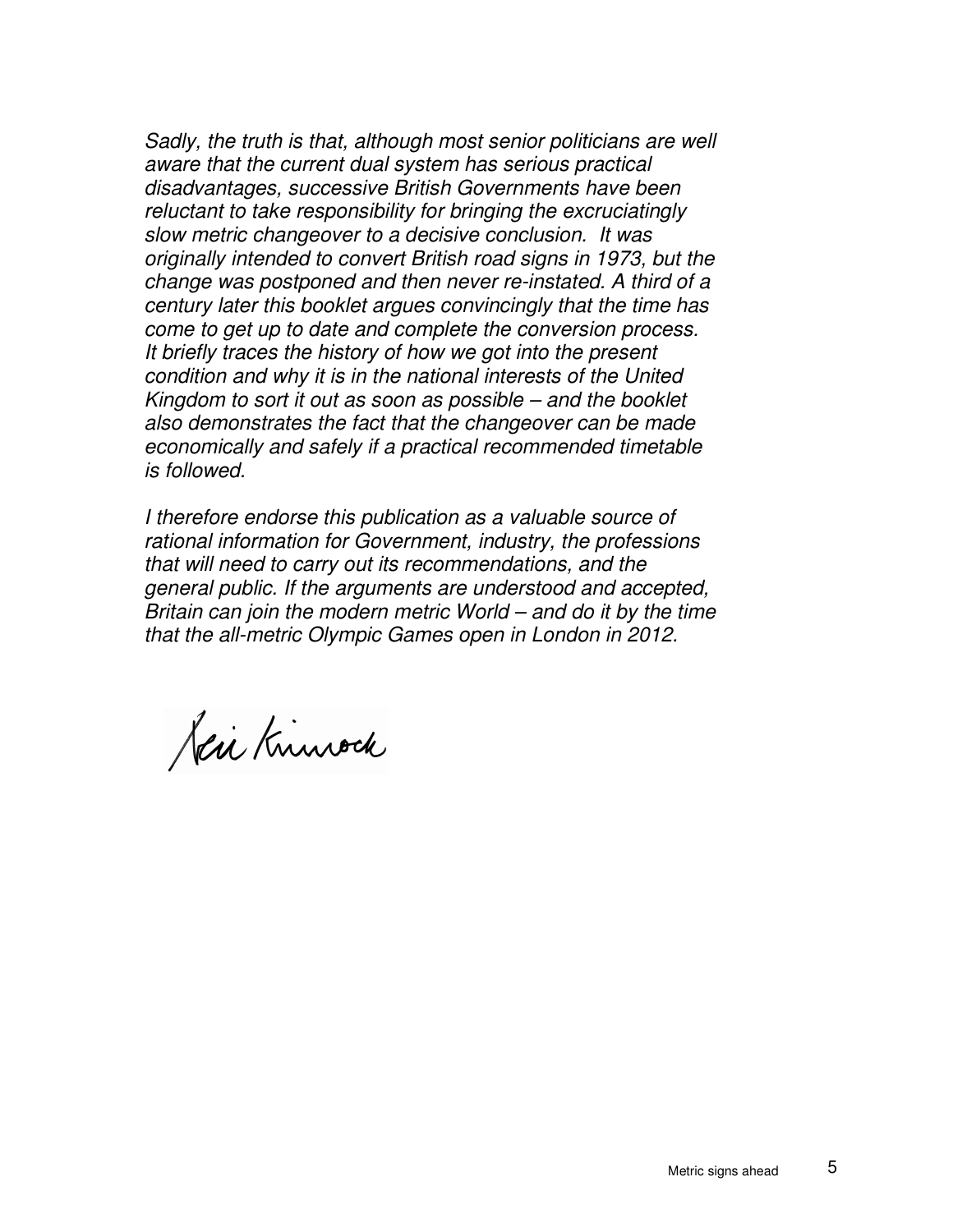### **Executive Summary**

- The purpose of this report by the UK Metric Association (UKMA) is to demonstrate to the key players in Britain's road system that **it is in the national interest to fix a date for the adoption of metric road signage, and that this date should be as soon as practicable**  (paragraphs 1.1 - 1.4).
- **Britain's road signage is a special case of the confusing muddle of measurement units which we have described elsewhere (UKMA, 2004) as "a very British mess".** This muddle has resulted from the failure of successive British Governments to carry through the policy, announced in 1965, of converting to the metric system as the primary and eventually the only measurement system to be used in the UK (2.1 - 2.4).
- **Britain is unique amongst advanced countries in not permitting metric units (metres and kilometres) on almost any traffic signs**. Although it was planned to convert signage in 1973, this plan was postponed and has never been reinstated (3.1 - 3.11).
- The primary and overriding reason for extending the process of metric conversion to road signage is that **it will enable the UK at last to enjoy a single system of measurement which is understood and used by everyone for all purposes** - thus making it unnecessary for British people to be fluent with two very different and incompatible systems of measurement (4.1 - 4.6).
- A second reason is that **it would provide drivers with consistent information** in one single, easy system of units (4.7 - 4.20)
- Thirdly, a single set of units would be efficient for **mapmakers, surveyors, engineers, motor manufacturers and contractors** who build and maintain the UK's road infrastructure (4.21 - 4.24).
- Furthermore, there are **many other reasons** why it would be beneficial to complete the changeover as soon as possible, including:
	- − It would possible easily to calculate fuel consumption and engine efficiency (4.26 -4.27)
	- − Speed limits could be reviewed and adjusted more sensitively according to local road conditions (4.28 - 4.29)
	- − Drivers visiting the UK could drive more safely (4.30 4.34)
	- − Signposting would be compatible with Ordnance Survey maps (4.35 - 4.38)
	- − Britain could fulfil its obligation under European law (4.39 4.40)